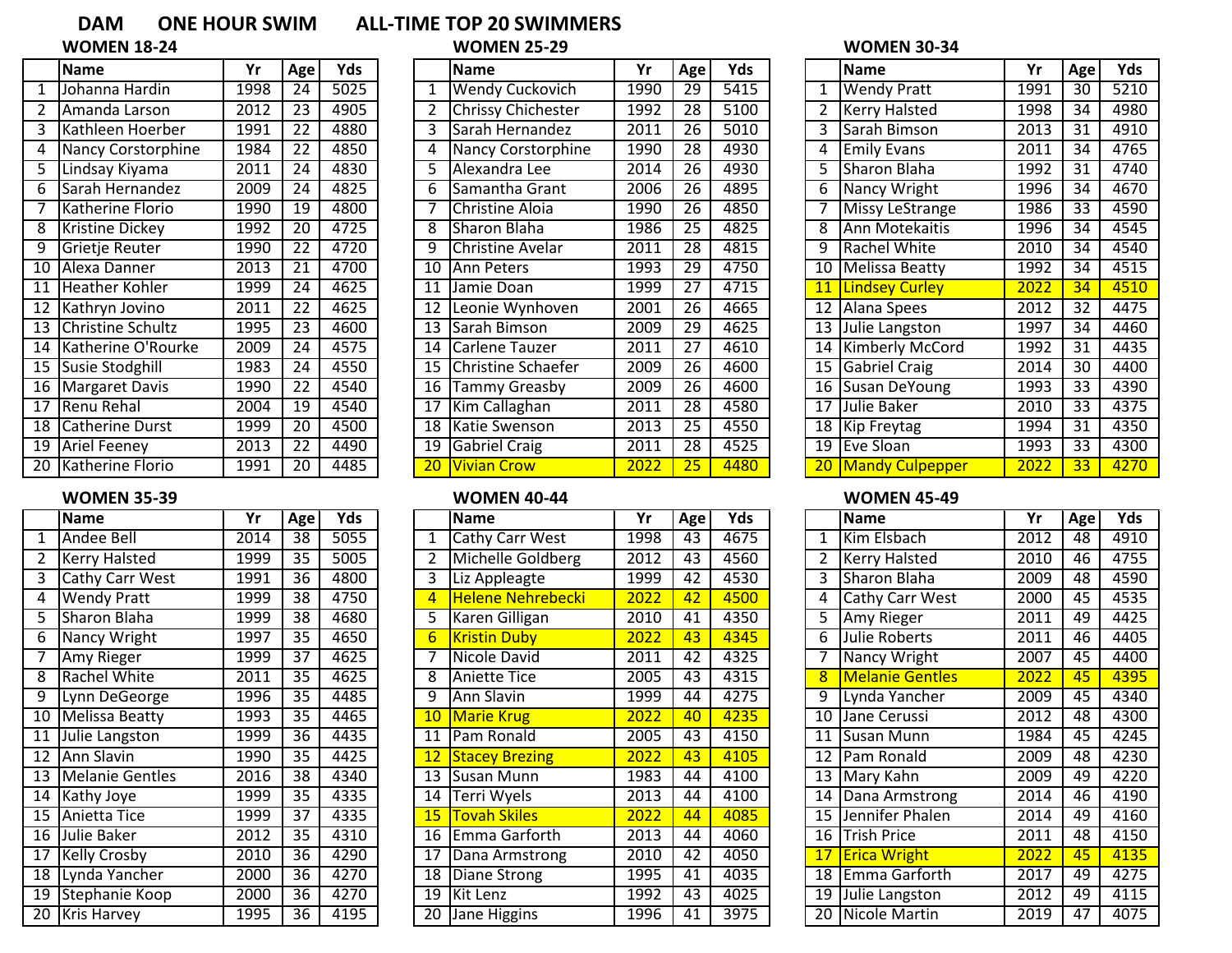## **WOMEN 50-54 WOMEN 55-59 WOMEN 60-64**

|                 | <b>Name</b>              | Yr   | Age             | Yds  |
|-----------------|--------------------------|------|-----------------|------|
| 1               | Kim Elsbach              | 2013 | $\overline{50}$ | 4840 |
| $\overline{2}$  | Amy Rieger               | 2013 | $\overline{51}$ | 4665 |
| З               | <b>Sharon Blaha</b>      | 2012 | $\overline{51}$ | 4530 |
| 4               | Emma Garforth            | 2019 | $\overline{51}$ | 4425 |
| 5               | <b>Wendy Pratt</b>       | 2013 | $\overline{52}$ | 4420 |
| 6               | Nancy Wright             | 2012 | 50              | 4275 |
| 7               | <b>Jane Russell</b>      | 2016 | 52              | 4275 |
| 8               | Mary Kahn                | 2013 | $\overline{53}$ | 4250 |
| 9               | <b>Michelle Goldberg</b> | 2022 | 54              | 4240 |
| $\overline{10}$ | <b>Susan Munn</b>        | 1990 | $\overline{51}$ | 4180 |
| $\overline{11}$ | <b>Kris Harvey</b>       | 2011 | $\overline{52}$ | 4155 |
| $\overline{12}$ | Lindabeth Schmucker      | 2009 | $\overline{52}$ | 4125 |
| $\overline{13}$ | Pam Ronald               | 2014 | $\overline{53}$ | 4115 |
| $\overline{14}$ | <b>Trish Price</b>       | 2013 | $\overline{50}$ | 4025 |
| $\overline{15}$ | Caroline Loomis          | 2017 | $\overline{54}$ | 4025 |
| 16              | Jennifer Phalen          | 2015 | 50              | 3945 |
| $\overline{17}$ | Julie Langston           | 2013 | 50              | 3865 |
| $\overline{18}$ | Linda Casillas           | 2015 | $\overline{52}$ | 3735 |
| 19              | Rose Chowlewinski        | 2013 | 50              | 3715 |
| 20              | Laurel King              | 2009 | 53              | 3680 |

|                 | <b>Name</b>              | Yr   | Age             | Yds  |    | <b>Name</b>          | Yr   | Age             | Yds  |                 | <b>Name</b>          | Yr   | Age | Yds  |
|-----------------|--------------------------|------|-----------------|------|----|----------------------|------|-----------------|------|-----------------|----------------------|------|-----|------|
|                 | Kim Elsbach              | 2013 | 50              | 4840 |    | Kim Elsbach          | 2020 | $\overline{57}$ | 4765 |                 | <b>Amy Rieger</b>    | 2022 | 60  | 4575 |
|                 | Amy Rieger               | 2013 | 51              | 4665 |    | <b>Wendy Pratt</b>   | 2018 | 58              | 4380 |                 | <b>Wendy Pratt</b>   | 2022 | 62  | 4100 |
| 3               | <b>Sharon Blaha</b>      | 2012 | 51              | 4530 |    | Linda Buchanan       | 2013 | $\overline{55}$ | 4340 |                 | Susan Munn           | 2001 | 62  | 4035 |
| 4               | Emma Garforth            | 2019 | 51              | 4425 |    | Jane Russell         | 2020 | 57              | 4170 |                 | 4 Cecily Sprouse     | 2017 | 61  | 3730 |
|                 | <b>Wendy Pratt</b>       | 2013 | $\overline{52}$ | 4420 |    | Sharon Blaha         | 2018 | $\overline{58}$ | 4125 |                 | Sharon Blaha         | 2020 | 60  | 3725 |
| 6               | Nancy Wright             | 2012 | 50              | 4275 | 6  | Mary Kahn            | 2015 | 55              | 4065 | 6.              | <b>Pam Ronald</b>    | 2022 | 61  | 3690 |
|                 | Jane Russell             | 2016 | 52              | 4275 |    | Susan Munn           | 1997 | 58              | 4035 |                 | Marnelle Gleason     | 2014 | 60  | 3660 |
| 8               | Mary Kahn                | 2013 | 53              | 4250 | 8  | <b>IPam Ronald</b>   | 2020 | 59              | 3940 |                 | 8 Julie Langston     | 2022 | 60  | 3550 |
| $\overline{9}$  | <b>Michelle Goldberg</b> | 2022 | 54              | 4240 | 9  | Cecily Sprouse       | 2015 | 58              | 3835 | 9               | <b>Susan Collins</b> | 2011 | 61  | 3500 |
| $\overline{10}$ | <b>ISusan Munn</b>       | 1990 | 51              | 4180 | 10 | Julie Langston       | 2017 | 55              | 3790 |                 | 10 Karen Olsen       | 2016 | 60  | 3435 |
| 11              | <b>Kris Harvey</b>       | 2011 | 52              | 4155 | 11 | Jennifer Phalen      | 2020 | 56              | 3755 |                 | 11   Patty Gay       | 1990 | 60  | 3425 |
| $\overline{12}$ | Lindabeth Schmucker      | 2009 | 52              | 4125 | 12 | Marnelle Gleason     | 2013 | 59              | 3725 |                 | 12 Kris Hornoff      | 2011 | 63  | 3395 |
|                 | 13 Pam Ronald            | 2014 | $\overline{53}$ | 4115 |    | 13 Stephanie Koop    | 2022 | 59              | 3650 |                 | 13   Deanna Johnson  | 2017 | 61  | 3375 |
|                 | 14  Trish Price          | 2013 | 50              | 4025 |    | 14 Helen Singmaster  | 2022 | 56              | 3640 |                 | 14 Suzanne Horsley   | 2010 | 61  | 3370 |
| 15              | Caroline Loomis          | 2017 | 54              | 4025 | 15 | <b>Jane Higgins</b>  | 2012 | 55              | 3630 |                 | 15 Dara Jwaideh      | 2017 | 62  | 3360 |
| $\overline{16}$ | Jennifer Phalen          | 2015 | 50              | 3945 |    | 16 Patty Gay         | 1987 | $\overline{57}$ | 3600 | 16 <sup>1</sup> | <b>Terri Davison</b> | 2009 | 64  | 3350 |
| 17              | Julie Langston           | 2013 | 50              | 3865 | 17 | Karen Olson          | 2011 | 55              | 3555 |                 | 17 Carol Cornutt     | 1995 | 62  | 3300 |
| $\overline{18}$ | Linda Casillas           | 2015 | 52              | 3735 | 18 | Susan Meyer          | 2009 | $\overline{57}$ | 3525 |                 | 18 Katy Lantz        | 2014 | 60  | 3285 |
| 19              | Rose Chowlewinski        | 2013 | 50              | 3715 | 19 | Laurel King          | 2012 | 56              | 3520 |                 | 19 Susan Meyer       | 2013 | 61  | 3235 |
| 20              | Laurel King              | 2009 | 53              | 3680 | 20 | <b>Susan Collins</b> | 2009 | 59              | 3485 |                 | 20 Liz Friedman      | 2012 | 63  | 3235 |

## **WOMEN 65-69 WOMEN 70-74 WOMEN 75-79**

| Name                    | Yr                | Age             | Yds  |
|-------------------------|-------------------|-----------------|------|
| Susan Munn              | 2004              | 65              | 3865 |
| <b>Cecily Sprouse</b>   | $\overline{2022}$ | 66              | 3450 |
| Kris Hornoff            | 2014              | 66              | 3385 |
| <b>Marnelle Gleason</b> | 2022              | 69              | 3350 |
| <b>Terri Davison</b>    | 2010              | 65              | 3345 |
| Joan Campbell           | 2000              | 69              | 3345 |
| <b>Jane Higgins</b>     | $\frac{2022}{ }$  | 68              | 3340 |
| <b>Cathy Scarr</b>      | 2022              | 65              | 3280 |
| <b>Karen Olson</b>      | 2022              | 67              | 3240 |
| Lee Ann Bailey          | 2022              | 68              | 3200 |
| Leslie Westergaard      | 2012              | 68              | 3160 |
| Deanna Johnson          | 2022              | 66              | 3130 |
| <b>Katy Lantz</b>       | 2022              | 69              | 3110 |
| <b>Nancy Farley</b>     | 2018              | 67              | 3090 |
| <b>Kim DeYoung</b>      | 2022              | 70              | 3070 |
| <b>Betty Dugan</b>      | 2009              | 67              | 3045 |
| <b>Kathy Gill</b>       | 2019              | $\overline{65}$ | 3040 |
| Barbara Paulson         | 2009              | 65              | 3015 |
| Mary Horton             | 2009              | 65              | 3015 |
| Noreen Mazellis         | 2013              | 65              | 2905 |
|                         |                   |                 |      |

|                 | <b>Name</b>             | Yr   | Age | Yds  |    | <b>Name</b>            | Yr   | Age             | Yds  |    | <b>Name</b>          | Yr   | Age             | Yds  |
|-----------------|-------------------------|------|-----|------|----|------------------------|------|-----------------|------|----|----------------------|------|-----------------|------|
|                 | Susan Munn              | 2004 | 65  | 3865 |    | <b>I</b> Susan Munn    | 2011 | 72              | 3625 |    | Susan Munn           | 2014 | $\overline{75}$ | 3340 |
|                 | <b>Cecily Sprouse</b>   | 2022 | 66  | 3450 |    | Nancy Durstein         | 2000 | 70              | 3170 |    | Leslie Westerggard   | 2019 | 76              | 3035 |
| 3               | Kris Hornoff            | 2014 | 66  | 3385 | 3  | <b>On Braly</b>        | 2022 | 71              | 3075 | 3. | <b>Kris Hornoff</b>  | 2022 | 75              | 2895 |
| $\overline{4}$  | <b>Marnelle Gleason</b> | 2022 | 69  | 3350 |    | Kris Hornoff           | 2019 | 72              | 3025 |    | 4 Peggy Reedy        | 2022 | 75              | 2875 |
|                 | Terri Davison           | 2010 | 65  | 3345 |    | Leslie Westergaard     | 2016 | 72              | 2985 |    | <b>Winnie Walter</b> | 2018 | 78              | 2600 |
| 6               | Joan Campbell           | 2000 | 69  | 3345 |    | <b>Patty Newman</b>    | 2022 | 71              | 2895 | 6  | <b>Betty Dugan</b>   | 2018 | 77              | 2545 |
|                 | Jane Higgins            | 2022 | 68  | 3340 |    | <b>Betty Dugan</b>     | 2012 | 70              | 2840 |    | Barbara Paulson      | 2018 | 75              | 2535 |
| 8               | <b>Cathy Scarr</b>      | 2022 | 65  | 3280 |    | <b>Nancy Farley</b>    | 2022 | 71              | 2800 |    | 8 Pat Lax            | 1997 | 76              | 2460 |
| $\overline{9}$  | <b>Karen Olson</b>      | 2022 | 67  | 3240 | 9  | <b>Pat Lax</b>         | 1991 | 70              | 2790 |    | Barbara Knox         | 2000 | $\overline{75}$ | 2350 |
| 10 <sub>1</sub> | Lee Ann Bailey          | 2022 | 68  | 3200 | 10 | <b>IDiane Lardelli</b> | 2018 | 74              | 2745 |    | 10   Roswita Norris  | 2017 | 75              | 2345 |
| 11              | Leslie Westergaard      | 2012 | 68  | 3160 | 11 | Mizuho Iwamoto         | 2019 | 71              | 2735 |    | 11 ISusan Mann       | 2018 | 75              | 2325 |
| 12              | Deanna Johnson          | 2022 | 66  | 3130 | 12 | Jan Coker              | 2022 | 72              | 2735 |    | 12 Corrinne Bressler | 2002 | 77              | 2270 |
|                 | 13 Katy Lantz           | 2022 | 69  | 3110 |    | <b>Maggie Larson</b>   | 2022 | 72              | 2725 |    | 13 Pat Quinn         | 2022 | 76              | 2085 |
|                 | 14 Nancy Farley         | 2018 | 67  | 3090 | 14 | <b>Ellen Watkins</b>   | 2013 | $\overline{73}$ | 2720 |    | 14 Lucille Barry     | 1989 | 79              | 2040 |
| 15 <sub>2</sub> | <b>Kim DeYoung</b>      | 2022 | 70  | 3070 |    | Peggy Ready            | 2018 | 72              | 2715 |    | 15 Christine Bruhn   | 2018 | 76              | 1970 |
|                 | 16 Betty Dugan          | 2009 | 67  | 3045 |    | 16 Lyra Halprin        | 2022 | 71              | 2710 |    | 16 Roberta Ranstrom  | 2011 | 77              | 1900 |
| $\overline{17}$ | Kathy Gill              | 2019 | 65  | 3040 |    | Lynn Schroeder         | 2010 | 71              | 2700 |    | 17 Karmel Tate       | 1990 | 77              | 1660 |
| 18              | Barbara Paulson         | 2009 | 65  | 3015 |    | 18 Edie Schwartz       | 2011 | 71              | 2700 |    | 18 Doris Diemer      | 2001 | 75              | 1650 |
| 19              | Mary Horton             | 2009 | 65  | 3015 | 19 | Barbara Paulson        | 2017 | 74              | 2660 |    | 19 Nong Chancellor   | 2010 | 78              | 1500 |
| 20              | Noreen Mazellis         | 2013 | 65  | 2905 | 20 | Susan Mann             | 2014 | 70              | 2600 | 20 | Yoshie Kyhos         | 2010 | 76              | 1410 |

|                 | <b>Name</b>            | Yr   | Age             | Yds  |
|-----------------|------------------------|------|-----------------|------|
| $\mathbf{1}$    | <b>Amy Rieger</b>      | 2022 | 60              | 4575 |
| $\overline{2}$  | <b>Wendy Pratt</b>     | 2022 | 62              | 4100 |
| 3               | Susan Munn             | 2001 | 62              | 4035 |
| 4               | <b>Cecily Sprouse</b>  | 2017 | 61              | 3730 |
| 5               | <b>Sharon Blaha</b>    | 2020 | 60              | 3725 |
| 6               | <b>Pam Ronald</b>      | 2022 | 61              | 3690 |
| 7               | Marnelle Gleason       | 2014 | 60              | 3660 |
| 8               | <b>Julie Langston</b>  | 2022 | 60              | 3550 |
| 9               | <b>Susan Collins</b>   | 2011 | 61              | 3500 |
| 10              | Karen Olsen            | 2016 | $\overline{60}$ | 3435 |
| 11              | Patty Gay              | 1990 | 60              | 3425 |
| $\overline{12}$ | Kris Hornoff           | 2011 | $\overline{63}$ | 3395 |
| $\overline{13}$ | Deanna Johnson         | 2017 | 61              | 3375 |
| 14              | <b>Suzanne Horsley</b> | 2010 | 61              | 3370 |
| 15              | Dara Jwaideh           | 2017 | 62              | 3360 |
| 16              | Terri Davison          | 2009 | $\overline{64}$ | 3350 |
| 17              | Carol Cornutt          | 1995 | 62              | 3300 |
| 18              | Katy Lantz             | 2014 | 60              | 3285 |
| 19              | Susan Meyer            | 2013 | 61              | 3235 |
| 20              | Liz Friedman           | 2012 | 63              | 3235 |

|    | <b>Name</b>              | Yr   | Age             | Yds  |
|----|--------------------------|------|-----------------|------|
| 1  | Susan Munn               | 2014 | 75              | 3340 |
| 2  | Leslie Westerggard       | 2019 | $\overline{76}$ | 3035 |
| 3  | <b>Kris Hornoff</b>      | 2022 | $\overline{7}5$ | 2895 |
| 4  | <b>Peggy Reedy</b>       | 2022 | 75              | 2875 |
| 5  | Winnie Walter            | 2018 | $\overline{78}$ | 2600 |
| 6  | <b>Betty Dugan</b>       | 2018 | 77              | 2545 |
| 7  | Barbara Paulson          | 2018 | $\overline{75}$ | 2535 |
| 8  | Pat Lax                  | 1997 | 76              | 2460 |
| 9  | Barbara Knox             | 2000 | $\overline{75}$ | 2350 |
| 10 | Roswita Norris           | 2017 | $\overline{7}5$ | 2345 |
| 11 | Susan Mann               | 2018 | $\overline{75}$ | 2325 |
| 12 | <b>Corrinne Bressler</b> | 2002 | 77              | 2270 |
| 13 | <b>Pat Quinn</b>         | 2022 | 76              | 2085 |
| 14 | Lucille Barry            | 1989 | 79              | 2040 |
| 15 | Christine Bruhn          | 2018 | 76              | 1970 |
| 16 | Roberta Ranstrom         | 2011 | 77              | 1900 |
| 17 | <b>Karmel Tate</b>       | 1990 | 77              | 1660 |
| 18 | Doris Diemer             | 2001 | $\overline{75}$ | 1650 |
| 19 | Nong Chancellor          | 2010 | 78              | 1500 |
| 20 | Yoshie Kyhos             | 2010 | $\overline{76}$ | 1410 |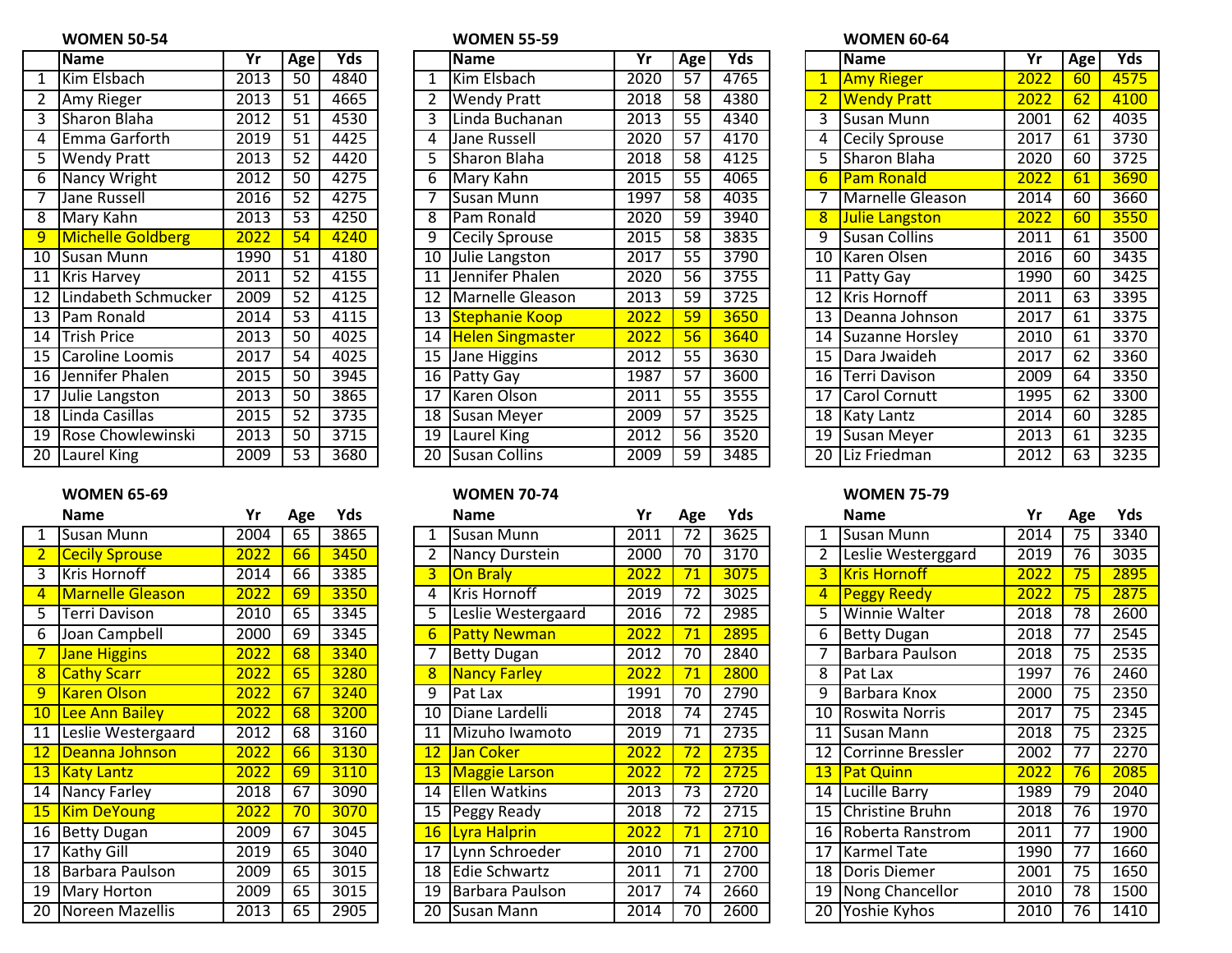## **WOMEN 80-84**

|   | <b>Name</b>           | Yr                | Age | Yds  |
|---|-----------------------|-------------------|-----|------|
|   | Susan Munn            | 2018              | 80  | 3050 |
| 2 | Lynn Schroeder        | $\overline{20}19$ | 81  | 2520 |
| 3 | Pat Lax               | 2001              | 80  | 2365 |
| 4 | <b>Betty Dugan</b>    | 2022              | 80  | 2115 |
| 5 | Lucille Barry         | 1990              | 80  | 2020 |
| 6 | <b>Roswita Norris</b> | 2022              | 80  | 2010 |
|   | Corrinne Bressler     | 2009              | 83  | 2005 |
| 8 | Lillian Rowan         | 1990              | 84  | 875  |

## **WOMEN 85-89**

| <b>Corrinne Bressler</b> |     |  |
|--------------------------|-----|--|
|                          | 89. |  |

## **WOMEN 90-94**

| — |  |  |  |
|---|--|--|--|
|---|--|--|--|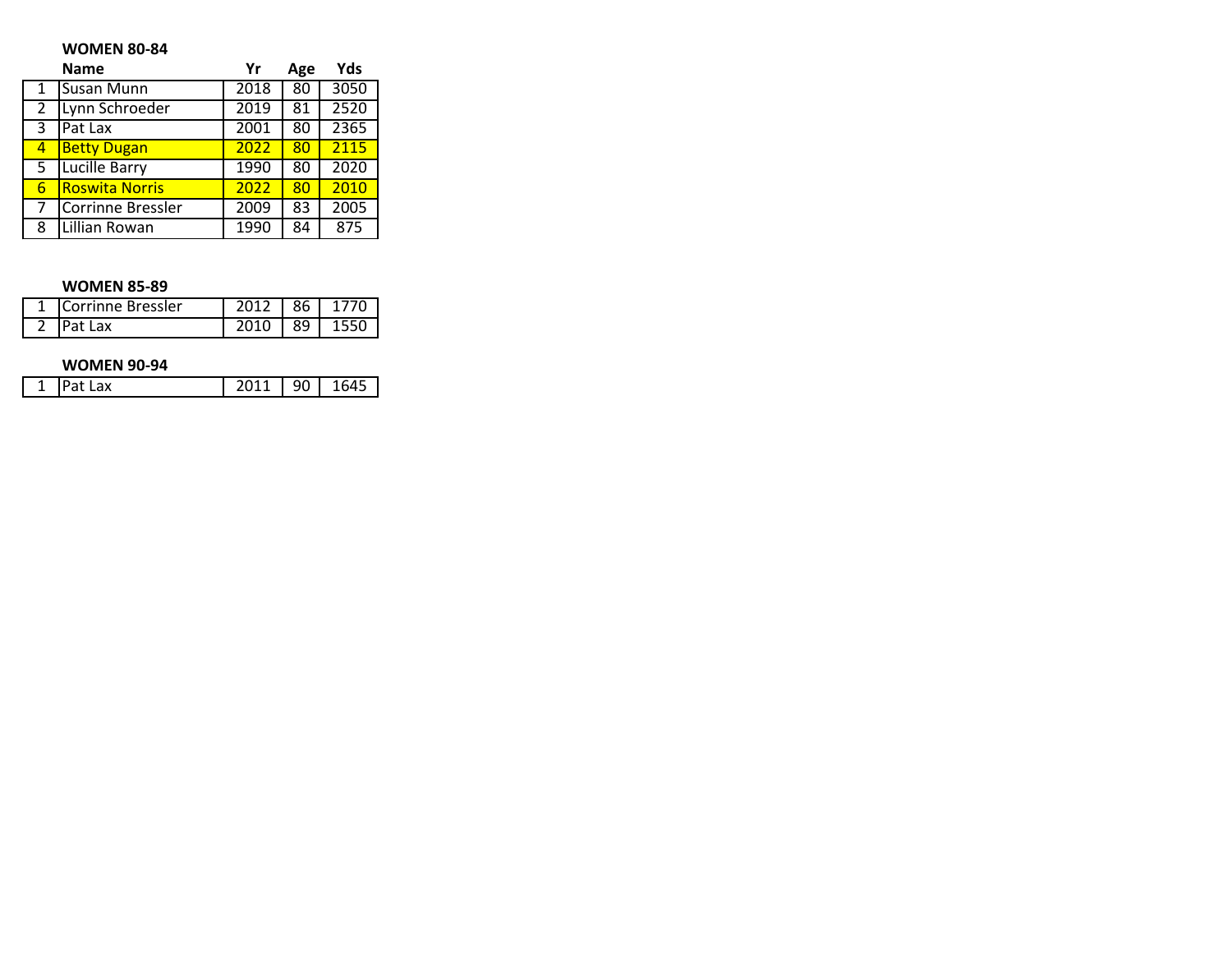# **DAM ONE HOUR SWIM ALL-TIME TOP 20 SWIMMERS**<br>MEN 25-29

| <b>MEN 25-2</b> |  |
|-----------------|--|
|-----------------|--|

|                 | <b>Name</b>             | Yr   | Age             | Yds               |
|-----------------|-------------------------|------|-----------------|-------------------|
| 1               | <b>Brad Winsor</b>      | 1996 | 24              | 5620              |
| $\overline{2}$  | <b>Mike Collins</b>     | 1990 | $\overline{23}$ | 5575              |
| $\overline{3}$  | <b>Andy Nonaka</b>      | 2004 | 24              | 5500              |
| 4               | Darren Dutto            | 1992 | 23              | 5425              |
| 5               | Chris Stoner            | 2011 | 19              | 5245              |
| 6               | Scott Erba              | 1992 | $\overline{22}$ | $\overline{5215}$ |
| 7               | Chris Guido             | 2013 | $\overline{20}$ | 5150              |
| 8               | Brian Timmerman         | 1993 | 22              | 5145              |
| 9               | <b>Matthew Grahm</b>    | 1995 | $\overline{22}$ | 5055              |
| $\overline{10}$ | Taylor Spangler         | 1995 | $\overline{23}$ | 5050              |
| $\overline{11}$ | <b>Brendan Higgins</b>  | 2010 | $\overline{24}$ | 5030              |
| 12              | Krish Rajagopalan       | 2013 | 21              | 5010              |
| 13              | <b>Scott Shed</b>       | 1993 | 22              | 4955              |
| 14              | Ken Petruzzelli         | 1994 | $\overline{20}$ | 4940              |
| $\overline{15}$ | <b>Morton Graverson</b> | 2015 | 22              | 4940              |
| $\overline{16}$ | <b>Kevin Pearsall</b>   | 1992 | 24              | 4895              |
| 17              | <b>Richard Simmons</b>  | 1999 | $\overline{24}$ | 4835              |
| $\overline{18}$ | <b>Vince Visco</b>      | 1999 | 21              | 4820              |
| $\overline{19}$ | David Pyles             | 1994 | $\overline{24}$ | 4785              |
| 20              | <b>Adam Barrios</b>     | 2000 | 21              | 4770              |

### **MEN 35-39 MEN 40-44 MEN 45-49**

|                 | Name                   | Yr   | Age             | Yds              |
|-----------------|------------------------|------|-----------------|------------------|
| 1               | Dave Scott             | 1989 | 35              | 5430             |
| $\overline{2}$  | Greg Johnson           | 1993 | 35              | 5200             |
| 3               | <b>Taylor Spangler</b> | 2011 | 39              | 5025             |
| 4               | Matt Roper             | 2019 | $\overline{38}$ | 502(             |
| 5               | Ernie Hoftyzer         | 2009 | 39              | 4920             |
| 6               | <b>Eric Wyles</b>      | 2012 | $\overline{35}$ | 4920             |
| 7               | <b>Dennis Wilson</b>   | 1986 | $\overline{36}$ | 4900             |
| 8               | Matt Roper             | 2018 | $\overline{37}$ | 4895             |
| 9               | Ken Petruzzelli        | 2013 | $\overline{39}$ | 4805             |
| 10              | <b>Brad Winsor</b>     | 2011 | 39              | $\overline{474}$ |
| $\overline{11}$ | <b>Rich Desideri</b>   | 1999 | $\overline{35}$ | 4675             |
| $\overline{12}$ | Tom McKenna            | 1991 | $\overline{39}$ | 4660             |
| $\overline{13}$ | Chris Rock             | 1999 | $\overline{39}$ | 4650             |
| 14              | John Maier             | 1997 | $\overline{39}$ | 4640             |
| 15              | Rand Schaal            | 1990 | 38              | 4635             |
| 16              | <b>Tim Cutler</b>      | 2013 | 35              | 4615             |
| $\overline{17}$ | John Constantine       | 1994 | 36              | 4615             |
| $\overline{18}$ | <b>Cliff Dimond</b>    | 1999 | 38              | 4600             |
| $\overline{19}$ | Alexandre Tremeau-B    | 2014 | $\overline{38}$ | 4600             |
| $\overline{20}$ | Jon Tice               | 1997 | 38              | 4565             |
|                 |                        |      |                 |                  |

|                 | <b>MEN 18-24</b>       |      |                 |      |                 | <b>MEN 25-29</b>       |      |                 |      |                 | <b>MEN 30-34</b>       |      |                 |      |
|-----------------|------------------------|------|-----------------|------|-----------------|------------------------|------|-----------------|------|-----------------|------------------------|------|-----------------|------|
|                 | <b>Name</b>            | Yr   | Age             | Yds  |                 | <b>Name</b>            | Yr   | Age             | Yds  |                 | <b>Name</b>            | Yr   | Age             | Yds  |
|                 | Brad Winsor            | 1996 | 24              | 5620 |                 | <b>Mike Collins</b>    | 1992 | 25              | 5415 |                 | Mark Callaghan         | 2013 | 30              | 5435 |
|                 | <b>Mike Collins</b>    | 1990 | 23              | 5575 |                 | Mark Crosby            | 1990 | 26              | 5315 |                 | Mike Collins           | 1997 | 30              | 5310 |
|                 | Andy Nonaka            | 2004 | 24              | 5500 | 3               | Mark Callaghan         | 2009 | 29              | 5290 |                 | <b>Ben Rosen</b>       | 2011 | 33              | 5275 |
| 4               | Darren Dutto           | 1992 | 23              | 5425 | 4               | <b>Ben Fell</b>        | 2011 | 29              | 5275 |                 | Chris Oshiro           | 1992 | 34              | 5175 |
|                 | Chris Stoner           | 2011 | 19              | 5245 |                 | <b>I</b> Steve Atkins  | 1991 | 27              | 5260 |                 | 5 Mark Crosby          | 1995 | 31              | 5080 |
| 6               | Scott Erba             | 1992 | 22              | 5215 | 6               | <b>Ryan Waddington</b> | 2020 | 29              | 5240 | 6.              | Max Hanson             | 1999 | 31              | 5080 |
|                 | Chris Guido            | 2013 | 20              | 5150 |                 | Joe Shafer             | 1990 | 27              | 5095 |                 | Nick Kurth             | 1992 | 30              | 5080 |
| 8               | <b>Brian Timmerman</b> | 1993 | 22              | 5145 |                 | Brian Johnson          | 2000 | 27              | 5075 |                 | Lance Halsted          | 1994 | 34              | 5040 |
| 9               | Matthew Grahm          | 1995 | 22              | 5055 | 9               | <b>Avery Krovetz</b>   | 2022 | 26              | 5050 |                 | 9 Ernie Hoftyzer       | 2001 | 31              | 5010 |
| $\overline{10}$ | Taylor Spangler        | 1995 | $\overline{23}$ | 5050 | 10              | <b>Brad Winsor</b>     | 1999 | $\overline{27}$ | 5035 | 10 <sup>1</sup> | <b>Matt Roper</b>      | 2016 | $\overline{34}$ | 4975 |
| 11              | Brendan Higgins        | 2010 | 24              | 5030 | 11              | <b>TErnie Hoftyzer</b> | 1999 | 28              | 5030 |                 | 11   Brian Spiritsanto | 2011 | 31              | 4895 |
| 12              | Krish Rajagopalan      | 2013 | 21              | 5010 | 12              | Jamey Wright           | 1986 | 28              | 5025 |                 | 12 Adam Barrios        | 2009 | 30              | 4885 |
|                 | 13 Scott Shed          | 1993 | 22              | 4955 | 13              | Brandon Carter         | 1999 | 28              | 5020 |                 | 13 David Miller        | 2013 | 30              | 4840 |
| 14              | Ken Petruzzelli        | 1994 | 20              | 4940 | 14              | Brendan Higgins        | 2013 | 27              | 5010 |                 | 14 Doug Smith          | 1994 | 31              | 4790 |
| $\overline{15}$ | Morton Graverson       | 2015 | 22              | 4940 | 15              | <b>Greg Matthews</b>   | 1992 | $\overline{25}$ | 5005 |                 | 15 Satori Iwamoto      | 2018 | 32              | 4775 |
|                 | 16 Kevin Pearsall      | 1992 | 24              | 4895 |                 | 16 Kevin Pearsall      | 1993 | $\overline{25}$ | 4950 |                 | 16 Ken Petrie          | 2000 | $\overline{31}$ | 4770 |
| 17              | <b>Richard Simmons</b> | 1999 | 24              | 4835 | 17              | Doug Wright            | 1997 | 26              | 4950 |                 | 17 David Pyles         | 2000 | 30              | 4740 |
| 18              | <b>Vince Visco</b>     | 1999 | 21              | 4820 | 18              | David Pyles            | 1999 | 29              | 4950 | 18 I            | John Constantine       | 1991 | $\overline{33}$ | 4725 |
| $\overline{19}$ | David Pyles            | 1994 | 24              | 4785 | 19              | Kevin Mendenhall       | 2013 | 29              | 4865 |                 | 19 George Crocker      | 2014 | 30              | 4725 |
| $\overline{20}$ | Adam Barrios           | 2000 | 21              | 4770 | $\overline{20}$ | Max Hansen             | 1997 | 29              | 4850 | 20 <sub>1</sub> | Tatsuma Wada           | 2010 | $\overline{32}$ | 4700 |

|                 | <b>Name</b>              | Yr   | Age | Yds  |    | <b>Name</b>         | Yr   | Age | Yds  |    | <b>Name</b>                | Yr   | Age | Yds  |
|-----------------|--------------------------|------|-----|------|----|---------------------|------|-----|------|----|----------------------------|------|-----|------|
|                 | Dave Scott               | 1989 | 35  | 5430 |    | Andy McPherson      | 1992 | 43  | 5140 |    | Andy McPherson             | 1994 | 45  | 5175 |
|                 | Greg Johnson             | 1993 | 35  | 5200 |    | Ernie Hoftyzer      | 2014 | 44  | 5035 |    | <b>Scott Harris</b>        | 1999 | 45  | 5030 |
| 3               | Taylor Spangler          | 2011 | 39  | 5025 | 3  | Lance Halsted       | 2001 | 41  | 5030 |    | Lance Halsted              | 2009 | 49  | 4815 |
| 4               | Matt Roper               | 2019 | 38  | 5020 |    | <b>Scott Harris</b> | 1997 | 43  | 5010 | 4  | Ted Deacon                 | 1999 | 49  | 4805 |
|                 | Ernie Hoftyzer           | 2009 | 39  | 4920 |    | Mike Cuckovich      | 1990 | 40  | 5005 |    | <b>Stewart Murray</b>      | 2009 | 46  | 4700 |
| 6               | <b>Eric Wyles</b>        | 2012 | 35  | 4920 | 6  | Ken Petruzzelli     | 2014 | 40  | 4915 | 6  | Ernie Hoftyzer             | 2018 | 49  | 4695 |
|                 | Dennis Wilson            | 1986 | 36  | 4900 |    | Dennis Wilson       | 1992 | 42  | 4840 |    | Dennis Wilson              | 1995 | 45  | 4670 |
| 8               | Matt Roper               | 2018 | 37  | 4895 | 8  | Ted Krovetz         | 2011 | 44  | 4835 |    | 8   Matt Kowta             | 2012 | 45  | 4620 |
| $\overline{9}$  | Ken Petruzzelli          | 2013 | 39  | 4805 | 9  | Tom Brown           | 2009 | 41  | 4735 |    | 9 Rob Westergaard          | 2015 | 46  | 4545 |
| 10              | <b>Brad Winsor</b>       | 2011 | 39  | 4740 | 10 | <b>Ted Deacon</b>   | 1994 | 44  | 4720 | 10 | Michael Trudeau            | 1999 | 48  | 4500 |
| 11              | Rich Desideri            | 1999 | 35  | 4675 | 11 | <b>Jon Tice</b>     | 2001 | 43  | 4700 |    | 11 Scott Wieking           | 2009 | 49  | 4470 |
| 12              | <b>ITom McKenna</b>      | 1991 | 39  | 4660 | 12 | Tom McKenna         | 1992 | 40  | 4690 |    | 12 Robert Norris           | 1986 | 47  | 4425 |
|                 | 13 Chris Rock            | 1999 | 39  | 4650 |    | Alan Rowland        | 1999 | 42  | 4680 |    | 13 Gregg Recanzone         | 2012 | 49  | 4400 |
| 14              | <b>John Maier</b>        | 1997 | 39  | 4640 | 14 | Kent Anderson       | 2013 | 40  | 4650 |    | $\overline{14}$ Chris Rock | 2009 | 49  | 4375 |
| 15              | Rand Schaal              | 1990 | 38  | 4635 | 15 | <b>Greg Johnson</b> | 1999 | 41  | 4625 |    | 15 IDave Rader             | 2011 | 49  | 4350 |
|                 | 16 Tim Cutler            | 2013 | 35  | 4615 |    | 16   Rand Schaal    | 1993 | 41  | 4625 |    | 16 JArt Krener             | 1990 | 47  | 4295 |
| $\overline{17}$ | <b>IJohn Constantine</b> | 1994 | 36  | 4615 | 17 | <b>IBrian Bolz</b>  | 2019 | 42  | 4620 |    | 17 Darin Salk              | 2010 | 48  | 4295 |
| 18              | <b>Cliff Dimond</b>      | 1999 | 38  | 4600 | 18 | <b>Chris Rock</b>   | 2000 | 40  | 4595 | 18 | Taro Echiburo              | 2013 | 47  | 4285 |
| 19              | Alexandre Tremeau-B      | 2014 | 38  | 4600 | 19 | Doug Wright         | 2013 | 42  | 4545 |    | 19 Dan Sperka              | 2013 | 47  | 4280 |
| 20              | Jon Tice                 | 1997 | 38  | 4565 | 20 | Jamey Wright        | 1999 | 41  | 4525 |    | 20 Jon Jensen              | 2011 | 45  | 4270 |

|    | <b>Name</b>              | Yr   | Age             | Yds  |
|----|--------------------------|------|-----------------|------|
| 1  | Mark Callaghan           | 2013 | $\overline{30}$ | 5435 |
| 2  | <b>Mike Collins</b>      | 1997 | $\overline{30}$ | 5310 |
| 3  | <b>Ben Rosen</b>         | 2011 | $\overline{33}$ | 5275 |
| 4  | Chris Oshiro             | 1992 | $\overline{34}$ | 5175 |
| 5  | Mark Crosby              | 1995 | $\overline{31}$ | 5080 |
| 6  | Max Hanson               | 1999 | $\overline{31}$ | 5080 |
| 7  | Nick Kurth               | 1992 | $\overline{30}$ | 5080 |
| 8  | Lance Halsted            | 1994 | $\overline{34}$ | 5040 |
| 9  | Ernie Hoftyzer           | 2001 | $\overline{31}$ | 5010 |
| 10 | Matt Roper               | 2016 | $\overline{34}$ | 4975 |
| 11 | <b>Brian Spiritsanto</b> | 2011 | $\overline{31}$ | 4895 |
| 12 | <b>Adam Barrios</b>      | 2009 | 30              | 4885 |
| 13 | David Miller             | 2013 | 30              | 4840 |
| 14 | Doug Smith               | 1994 | $\overline{31}$ | 4790 |
| 15 | Satori Iwamoto           | 2018 | 32              | 4775 |
| 16 | <b>Ken Petrie</b>        | 2000 | $\overline{31}$ | 4770 |
| 17 | David Pyles              | 2000 | $\overline{30}$ | 4740 |
| 18 | <b>John Constantine</b>  | 1991 | $\overline{33}$ | 4725 |
| 19 | George Crocker           | 2014 | 30              | 4725 |
| 20 | Tatsuma Wada             | 2010 | 32              | 4700 |

|                 | <b>Name</b>           | Yr   | Age             | Yds  |
|-----------------|-----------------------|------|-----------------|------|
| 1               | Andy McPherson        | 1994 | 45              | 5175 |
| $\overline{2}$  | <b>Scott Harris</b>   | 1999 | 45              | 5030 |
| 3               | Lance Halsted         | 2009 | 49              | 4815 |
| 4               | <b>Ted Deacon</b>     | 1999 | 49              | 4805 |
| 5               | <b>Stewart Murray</b> | 2009 | 46              | 4700 |
| 6               | Ernie Hoftyzer        | 2018 | 49              | 4695 |
| 7               | Dennis Wilson         | 1995 | $\overline{4}5$ | 4670 |
| 8               | Matt Kowta            | 2012 | 45              | 4620 |
| 9               | Rob Westergaard       | 2015 | 46              | 4545 |
| $\overline{10}$ | Michael Trudeau       | 1999 | 48              | 4500 |
| 11              | Scott Wieking         | 2009 | 49              | 4470 |
| $\overline{12}$ | <b>Robert Norris</b>  | 1986 | 47              | 4425 |
| 13              | Gregg Recanzone       | 2012 | 49              | 4400 |
| 14              | <b>Chris Rock</b>     | 2009 | 49              | 4375 |
| 15              | Dave Rader            | 2011 | 49              | 4350 |
| 16              | Art Krener            | 1990 | 47              | 4295 |
| 17              | Darin Salk            | 2010 | 48              | 4295 |
| $\overline{18}$ | <b>Taro Echiburo</b>  | 2013 | 47              | 4285 |
| 19              | Dan Sperka            | 2013 | 47              | 4280 |
| 20              | Jon Jensen            | 2011 | 45              | 4270 |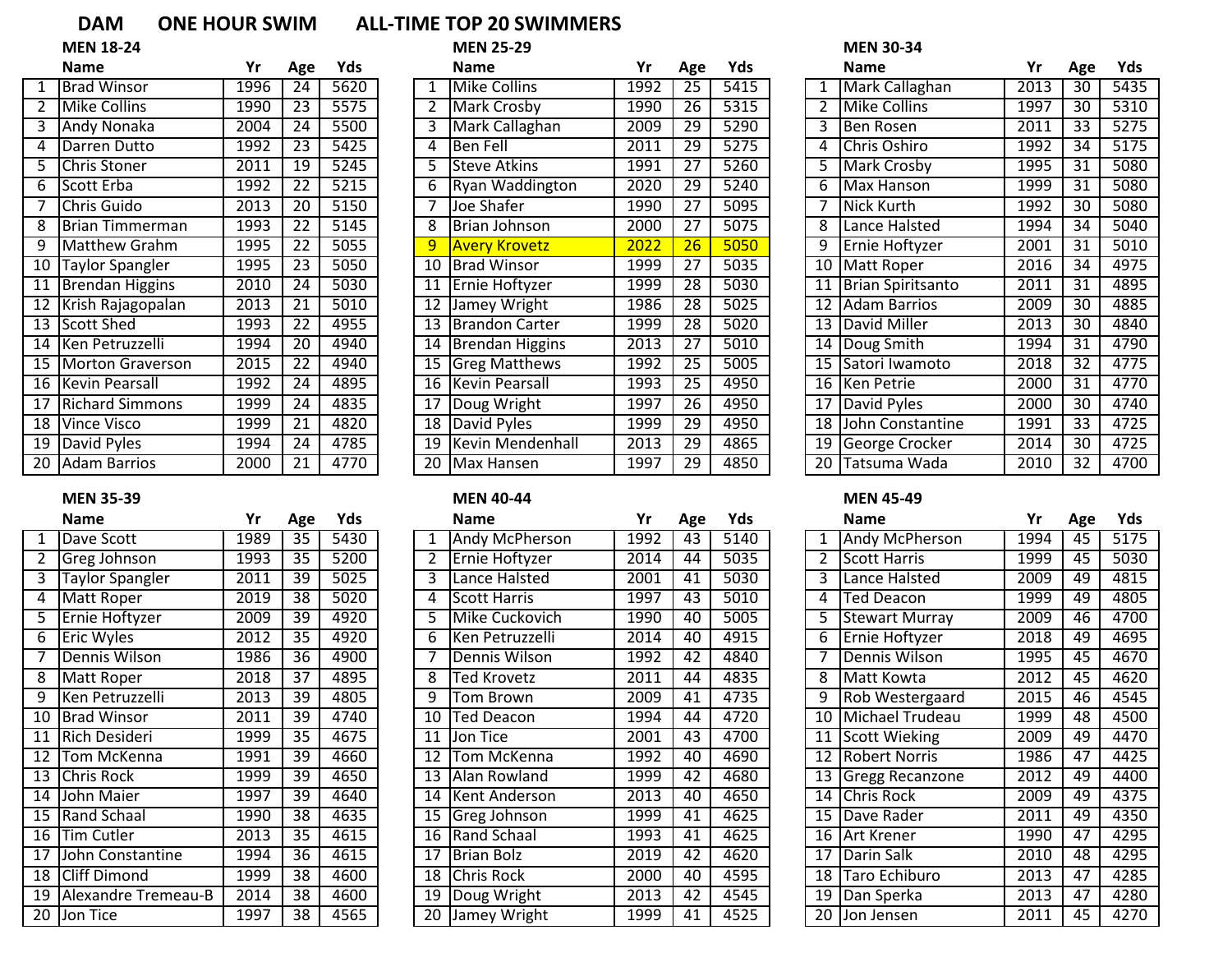|                 | Name                  | Yr                 | Age             | Yds  |
|-----------------|-----------------------|--------------------|-----------------|------|
| 1               | Mark Evans            | $\overline{20}$ 13 | 54              | 5000 |
| $\overline{2}$  | <b>Andy McPherson</b> | 1999               | $\overline{51}$ | 4950 |
| 3               | Lance Halsted         | 2010               | $\overline{50}$ | 4865 |
| 4               | <b>Brad Winsor</b>    | 2022               | $\overline{51}$ | 4750 |
| 5               | Dennis Wilson         | 2000               | 50              | 4635 |
| 6               | Hugh Wilder           | 1999               | 51              | 4610 |
| 7               | Dave Woodruff         | 2009               | 52              | 4575 |
| 8               | <b>Greg Johnson</b>   | 2010               | $\overline{52}$ | 4575 |
| 9               | Matt Kowta            | 2017               | $\overline{51}$ | 4575 |
| $\overline{10}$ | <b>Scott Wieking</b>  | 2011               | $\overline{51}$ | 4550 |
| $\overline{11}$ | <b>Jack Mills</b>     | 1999               | $\overline{51}$ | 4535 |
| $\overline{12}$ | David Kelley          | 1999               | $\overline{51}$ | 4525 |
| $\overline{13}$ | Doug Smith            | 2014               | 51              | 4500 |
| $\overline{14}$ | <b>Steve Morris</b>   | 2004               | $\overline{52}$ | 4475 |
| $\overline{15}$ | <b>John Dickey</b>    | 2009               | 53              | 4470 |
| 16              | <b>Chris Rock</b>     | 2012               | 52              | 4415 |
| $\overline{17}$ | Joe Grafton           | 2009               | $\overline{51}$ | 4410 |
| $\overline{18}$ | Pat Long              | 2007               | 50              | 4375 |
| 19              | Lee Fitzhugh          | 1991               | 52              | 4335 |
| 20              | Lyle McCarty          | 2013               | 52              | 4330 |

| Name                  | Yr               | Age             | Yds  |
|-----------------------|------------------|-----------------|------|
| John Dickey           | 2022             | 67              | 4300 |
| <b>Andy McPherson</b> | 2015             | 67              | 4220 |
| <b>Jack Mills</b>     | 2012             | 65              | 4195 |
| <b>Stuart Kahn</b>    | 2022             | 69              | 4150 |
| Dave Woodruff         | 2022             | 66              | 4140 |
| Lee Fitzhugh          | 2004             | 65              | 4120 |
| <b>Joe Grafton</b>    | 2022             | 65              | 4000 |
| Paul Kelly            | 2013             | 65              | 3865 |
| <b>Robert Norris</b>  | 2004             | 65              | 3790 |
| Mark Woerner          | 2018             | 67              | 3775 |
| Pat Feeney            | 2013             | 65              | 3770 |
| <b>Chris Shultz</b>   | 2022             | 66              | 3770 |
| <b>Steve Carlson</b>  | 1987             | 67              | 3750 |
| John Dickey           | 2014             | 65              | 3700 |
| <b>Brett Stone</b>    | 2014             | 65              | 3700 |
| <b>Paul Griffin</b>   | 2014             | 67              | 3560 |
| Paul Brady            | 1997             | 65              | 3540 |
| <b>Al Wright</b>      | $\frac{2022}{ }$ | 65              | 3485 |
| <b>Kent Fugazi</b>    | 2013             | $\overline{6}6$ | 3495 |
| <b>Bob Lantz</b>      | 2018             | 67              | 3445 |
|                       |                  |                 |      |

### **MEN 50-54 MEN 55-59 MEN 60-64**

|                 | <b>Name</b>        | Yr   | Age | Yds  |    | <b>Name</b>           | Yr   | Age             | Yds  |    | <b>Name</b>           | Yr   | Age | Yds  |
|-----------------|--------------------|------|-----|------|----|-----------------------|------|-----------------|------|----|-----------------------|------|-----|------|
|                 | Mark Evans         | 2013 | 54  | 5000 |    | Mark Evans            | 2014 | $\overline{55}$ | 5025 |    | Mark Evans            | 2018 | 60  | 4675 |
|                 | Andy McPherson     | 1999 | 51  | 4950 |    | <b>Ted Krovetz</b>    | 2022 | 56              | 4625 |    | <b>Stewart Murray</b> | 2022 | 60  | 4635 |
| اس              | Lance Halsted      | 2010 | 50  | 4865 |    | <b>Bill Henderson</b> | 2015 | 58              | 4600 | 3. | Jack Mills            | 2010 | 63  | 4375 |
| $\overline{4}$  | <b>Brad Winsor</b> | 2022 | 51  | 4750 |    | <b>Tom Brown</b>      | 2022 | 55              | 4560 |    | Lee Fitzhugh          | 1999 | 60  | 4365 |
| 5               | Dennis Wilson      | 2000 | 50  | 4635 |    | Dennis Wilson         | 2005 | 55              | 4555 |    | Dennis Wilson         | 2010 | 60  | 4310 |
| 6               | Hugh Wilder        | 1999 | 51  | 4610 | 6  | Dave Woodruff         | 2012 | 55              | 4550 | 6. | Andy McPherson        | 2009 | 61  | 4285 |
|                 | Dave Woodruff      | 2009 | 52  | 4575 |    | Matt Kowta            | 2022 | 56              | 4525 |    | John Thayer           | 2014 | 61  | 4275 |
| 8               | Greg Johnson       | 2010 | 52  | 4575 |    | Michael Brown         | 2022 | 58              | 4480 | 8. | Paul Landes           | 2011 | 60  | 4250 |
| 9               | Matt Kowta         | 2017 | 51  | 4575 |    | Sam McAdam            | 2022 | 57              | 4450 |    | Dave Woodruff         | 2017 | 61  | 4160 |
| 10              | Scott Wieking      | 2011 | 51  | 4550 | 10 | <b>John Dickey</b>    | 2012 | $\overline{56}$ | 4440 | 10 | <b>Ted Deacon</b>     | 2012 | 62  | 4130 |
| 11              | Jack Mills         | 1999 | 51  | 4535 | 11 | Lee Fitzhugh          | 1997 | 58              | 4395 |    | 11   Mark Schwartz    | 2018 | 60  | 4125 |
| $\overline{12}$ | David Kelley       | 1999 | 51  | 4525 | 12 | George Vieth          | 2012 | 56              | 4395 |    | 12 Bob Blattner       | 2018 | 63  | 4095 |
| $\overline{13}$ | Doug Smith         | 2014 | 51  | 4500 | 13 | Alan Rowland          | 2009 | 55              | 4370 |    | 13 Mark Woerner       | 2012 | 60  | 4040 |
|                 | 14 Steve Morris    | 2004 | 52  | 4475 | 14 | Scott Harris          | 2009 | 55              | 4325 |    | 14 Paul Kelley        | 2010 | 62  | 4005 |
| 15              | <b>John Dickey</b> | 2009 | 53  | 4470 | 15 | Scott Wieking         | 2015 | 55              | 4325 |    | 15 Robert Norris      | 1999 | 60  | 3980 |
|                 | 16 Chris Rock      | 2012 | 52  | 4415 | 16 | John Dickey           | 2015 | $\overline{55}$ | 4320 |    | 16 Brett Stone        | 2011 | 62  | 3975 |
| 17              | Joe Grafton        | 2009 | 51  | 4410 | 17 | Dennis Wilson         | 2009 | 59              | 4310 |    | 17 David DeYoung      | 2017 | 63  | 3890 |
| 18              | <b>Pat Long</b>    | 2007 | 50  | 4375 | 18 | Ted Deacon            | 2009 | 59              | 4275 |    | 18 Art Krener         | 2003 | 60  | 3865 |
| 19              | Lee Fitzhugh       | 1991 | 52  | 4335 | 19 | <b>Steve Garrett</b>  | 2013 | 55              | 4225 |    | 19 Curt Miller        | 2010 | 60  | 3800 |
|                 | 20 Lyle McCarty    | 2013 | 52  | 4330 |    | 20 Joe Grafton        | 2014 | 56              | 4200 |    | 20 Stu Kahn           | 2015 | 61  | 3800 |

|                     | <b>Name</b>           | Yr   | Age | Yds  |           | <b>Name</b>           | Yr   | Age | Yds  |                 | <b>Name</b>           | Yr   | Age | Yds  |
|---------------------|-----------------------|------|-----|------|-----------|-----------------------|------|-----|------|-----------------|-----------------------|------|-----|------|
|                     | <b>John Dickey</b>    | 2022 | 67  | 4300 |           | Steve Carlson         | 1990 | 70  | 3860 |                 | <b>Andy McPherson</b> | 2022 | 75  | 3965 |
|                     | Andy McPherson        | 2015 | 67  | 4220 |           | John Thayer           | 2022 | 70  | 3740 |                 | Steve Carlson         | 1995 | 75  | 3630 |
| $\overline{3}$      | Jack Mills            | 2012 | 65  | 4195 |           | <b>IRobert Norris</b> | 2009 | 70  | 3650 |                 | Robert Norris         | 2015 | 76  | 3335 |
| $\overline{4}$      | <b>Stuart Kahn</b>    | 2022 | 69  | 4150 |           | <b>Mark Woerner</b>   | 2022 | 71  | 3605 |                 | <b>Paul Griffin</b>   | 2022 | 76  | 3300 |
|                     | Dave Woodruff         | 2022 | 66  | 4140 |           | <b>Pieter Stroeve</b> | 2017 | 72  | 3400 | 5               | Dick Bourne           | 2019 | 76  | 3200 |
| 6                   | Lee Fitzhugh          | 2004 | 65  | 4120 |           | <b>Bob Lantz</b>      | 2022 | 71  | 3365 | 6               | Alex Ramirez-Miller   | 2000 | 75  | 2975 |
|                     | <b>Joe Grafton</b>    | 2022 | 65  | 4000 |           | <b>Bruce Braly</b>    | 2022 | 73  | 3350 |                 | Jack Horton           | 2014 | 77  | 2865 |
| $\overline{\infty}$ | <b>Paul Kelly</b>     | 2013 | 65  | 3865 | 8         | Dick Bourne           | 2017 | 74  | 3305 |                 | 8 Dave Gilmer         | 2013 | 75  | 2850 |
| 9                   | <b>IRobert Norris</b> | 2004 | 65  | 3790 | 9         | <b>Greg Stoner</b>    | 2022 | 70  | 3225 | 9               | <b>Tom Frankel</b>    | 2017 | 76  | 2850 |
| 10                  | <b>IMark Woerner</b>  | 2018 | 67  | 3775 | 10        | <b>Tom Frankel</b>    | 2013 | 71  | 3205 | 10 l            | <b>Tom Martens</b>    | 2020 | 75  | 2500 |
| 11                  | <b>Pat Feeney</b>     | 2013 | 65  | 3770 | 11        | <b>Bill Wheeler</b>   | 2020 | 70  | 3175 |                 | 11 Henry McHenry      | 2022 | 78  | 2475 |
| 12 <sup>2</sup>     | <b>Chris Shultz</b>   | 2022 | 66  | 3770 | 12        | David Davies          | 2011 | 70  | 3150 |                 | 12 Harry Colvin       | 1997 | 75  | 2435 |
|                     | 13 Steve Carlson      | 1987 | 67  | 3750 | 13        | <b>Steve Grimes</b>   | 2022 | 70  | 3150 |                 | 13 Boris Reubner      | 1999 | 75  | 2420 |
|                     | 14 John Dickey        | 2014 | 65  | 3700 | 14        | Dennis Robinson       | 2022 | 74  | 3075 |                 | 14 Bob Crummey        | 2013 | 76  | 2230 |
|                     | 15 Brett Stone        | 2014 | 65  | 3700 | 15        | <b>IDave Gilmer</b>   | 2010 | 74  | 2960 |                 | 15 Mark Braly         | 2013 | 77  | 2225 |
|                     | 16   Paul Griffin     | 2014 | 67  | 3560 |           | 16 Cap Thomson        | 2001 | 70  | 2885 |                 | 16 Richard Hirschberg | 1999 | 75  | 2135 |
| $\overline{17}$     | Paul Brady            | 1997 | 65  | 3540 | 17        | Milton Maderios       | 2001 | 70  | 2875 |                 | 17 Joe O'Flaherty     | 2011 | 76  | 2070 |
|                     | 18 Al Wright          | 2022 | 65  | 3485 |           | 18   Paul Teller      | 2014 | 70  | 2875 |                 | 18 David Bressler     | 1999 | 75  | 2055 |
| 19                  | Kent Fugazi           | 2013 | 66  | 3495 | <b>19</b> | <b>Craig Thomsen</b>  | 2022 | 71  | 2850 | 19 <sup>°</sup> | David Rocke           | 2022 | 76  | 1965 |
| 20                  | <b>Bob Lantz</b>      | 2018 | 67  | 3445 | 20        | <b>Tom Martens</b>    | 2018 | 73  | 2750 |                 | 20 Roy Coppock        | 1999 | 76  | 1830 |

| Name                 | Yr   | Age             | Yds  |    | <b>Name</b>           | Yr   | Age | Yds  |    | <b>Name</b>           | Yr   | Age | Yds  |
|----------------------|------|-----------------|------|----|-----------------------|------|-----|------|----|-----------------------|------|-----|------|
| Mark Evans           | 2013 | 54              | 5000 |    | <b>Mark Evans</b>     | 2014 | 55  | 5025 |    | <b>Mark Evans</b>     | 2018 | 60  | 4675 |
| Andy McPherson       | 1999 | 51              | 4950 |    | Ted Krovetz           | 2022 | 56  | 4625 |    | <b>Stewart Murray</b> | 2022 | 60  | 4635 |
| Lance Halsted        | 2010 | 50              | 4865 | 3  | <b>Bill Henderson</b> | 2015 | 58  | 4600 |    | Jack Mills            | 2010 | 63  | 4375 |
| <b>Brad Winsor</b>   | 2022 | 51              | 4750 |    | <b>Tom Brown</b>      | 2022 | 55  | 4560 |    | Lee Fitzhugh          | 1999 | 60  | 4365 |
| Dennis Wilson        | 2000 | 50              | 4635 | 5. | Dennis Wilson         | 2005 | 55  | 4555 |    | Dennis Wilson         | 2010 | 60  | 4310 |
| Hugh Wilder          | 1999 | 51              | 4610 | 6  | Dave Woodruff         | 2012 | 55  | 4550 | 6  | Andy McPherson        | 2009 | 61  | 4285 |
| Dave Woodruff        | 2009 | $\overline{52}$ | 4575 |    | <b>Matt Kowta</b>     | 2022 | 56  | 4525 |    | John Thayer           | 2014 | 61  | 4275 |
| Greg Johnson         | 2010 | 52              | 4575 | 8  | <b>Michael Brown</b>  | 2022 | 58  | 4480 |    | Paul Landes           | 2011 | 60  | 4250 |
| Matt Kowta           | 2017 | 51              | 4575 | 9  | Sam McAdam            | 2022 | 57  | 4450 | q  | Dave Woodruff         | 2017 | 61  | 4160 |
| <b>Scott Wieking</b> | 2011 | 51              | 4550 | 10 | John Dickey           | 2012 | 56  | 4440 | 10 | Ted Deacon            | 2012 | 62  | 4130 |
| Jack Mills           | 1999 | 51              | 4535 | 11 | Lee Fitzhugh          | 1997 | 58  | 4395 | 11 | Mark Schwartz         | 2018 | 60  | 4125 |
| David Kelley         | 1999 | 51              | 4525 | 12 | George Vieth          | 2012 | 56  | 4395 | 12 | <b>Bob Blattner</b>   | 2018 | 63  | 4095 |
| Doug Smith           | 2014 | 51              | 4500 | 13 | Alan Rowland          | 2009 | 55  | 4370 | 13 | Mark Woerner          | 2012 | 60  | 4040 |
| <b>Steve Morris</b>  | 2004 | $\overline{52}$ | 4475 | 14 | Scott Harris          | 2009 | 55  | 4325 |    | 14 Paul Kelley        | 2010 | 62  | 4005 |
| John Dickey          | 2009 | $\overline{53}$ | 4470 | 15 | Scott Wieking         | 2015 | 55  | 4325 | 15 | <b>Robert Norris</b>  | 1999 | 60  | 3980 |
| Chris Rock           | 2012 | 52              | 4415 | 16 | John Dickey           | 2015 | 55  | 4320 | 16 | <b>Brett Stone</b>    | 2011 | 62  | 3975 |
| Joe Grafton          | 2009 | 51              | 4410 | 17 | Dennis Wilson         | 2009 | 59  | 4310 | 17 | David DeYoung         | 2017 | 63  | 3890 |
| Pat Long             | 2007 | 50              | 4375 | 18 | <b>Ted Deacon</b>     | 2009 | 59  | 4275 | 18 | <b>Art Krener</b>     | 2003 | 60  | 3865 |
| Lee Fitzhugh         | 1991 | 52              | 4335 | 19 | <b>Steve Garrett</b>  | 2013 | 55  | 4225 | 19 | Curt Miller           | 2010 | 60  | 3800 |
| Lyle McCarty         | 2013 | 52              | 4330 | 20 | Joe Grafton           | 2014 | 56  | 4200 |    | 20 Stu Kahn           | 2015 | 61  | 3800 |

## **MEN 65-69 MEN 70-74 MEN 75-79**

|                 | <b>Name</b>               | Yr   | Age             | Yds  |
|-----------------|---------------------------|------|-----------------|------|
| $\mathbf{1}$    | <b>Andy McPherson</b>     | 2022 | 75              | 3965 |
| $\overline{2}$  | <b>Steve Carlson</b>      | 1995 | $\overline{75}$ | 3630 |
| 3               | <b>Robert Norris</b>      | 2015 | $\overline{76}$ | 3335 |
| $\overline{4}$  | <b>Paul Griffin</b>       | 2022 | 76              | 3300 |
| $\overline{5}$  | Dick Bourne               | 2019 | $\overline{76}$ | 3200 |
| 6               | Alex Ramirez-Miller       | 2000 | $\overline{75}$ | 2975 |
| 7               | <b>Jack Horton</b>        | 2014 | 77              | 2865 |
| 8               | Dave Gilmer               | 2013 | 75              | 2850 |
| 9               | <b>Tom Frankel</b>        | 2017 | $\overline{76}$ | 2850 |
| 10              | <b>Tom Martens</b>        | 2020 | $\overline{75}$ | 2500 |
| 11              | <b>Henry McHenry</b>      | 2022 | 78              | 2475 |
| 12              | <b>Harry Colvin</b>       | 1997 | 75              | 2435 |
| 13              | <b>Boris Reubner</b>      | 1999 | 75              | 2420 |
| 14              | <b>Bob Crummey</b>        | 2013 | $\overline{76}$ | 2230 |
| $\overline{15}$ | Mark Braly                | 2013 | $\overline{77}$ | 2225 |
| $\overline{16}$ | <b>Richard Hirschberg</b> | 1999 | $\overline{75}$ | 2135 |
| 17              | Joe O'Flaherty            | 2011 | $\overline{76}$ | 2070 |
| $\overline{18}$ | David Bressler            | 1999 | $\overline{75}$ | 2055 |
| 19              | <b>David Rocke</b>        | 2022 | $\overline{76}$ | 1965 |
| 20              | Roy Coppock               | 1999 | 76              | 1830 |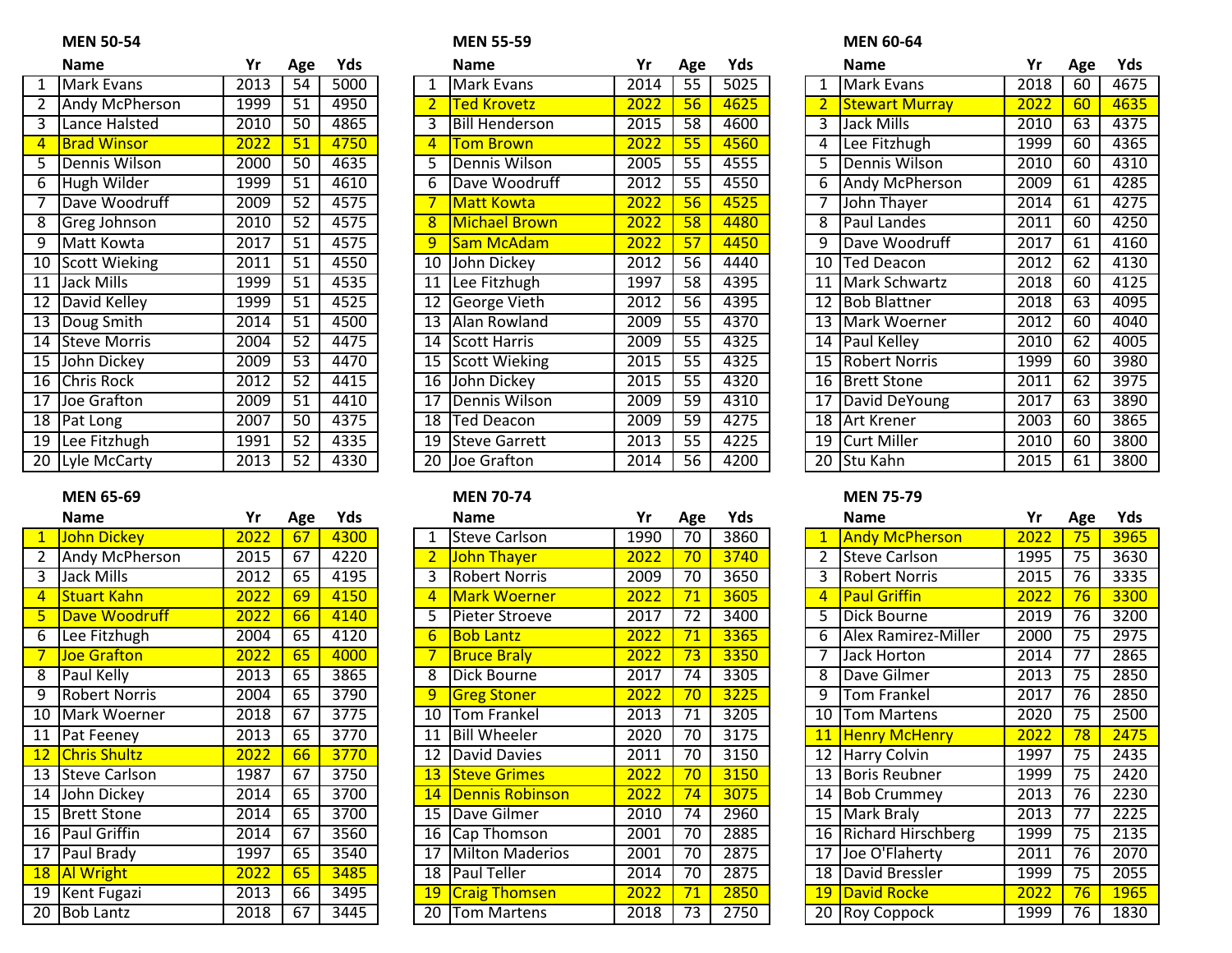## **MEN 80-84**

|                | <b>Robert Norris</b>   | 2018 | 80 | 3045 |
|----------------|------------------------|------|----|------|
| $\overline{2}$ | <b>John Owens</b>      | 2022 | 80 | 2990 |
| 3              | Dave Gilmer            | 2017 | 80 | 2625 |
| 4              | <b>Tom Frankel</b>     | 2022 | 81 | 2420 |
| 5              | Cap Thomson            | 2011 | 80 | 2115 |
| 6              | Joe O'Flaherty         | 2017 | 83 | 1800 |
|                | <b>Finley Marshall</b> | 2013 | 82 | 1760 |
| 8              | Murray Gardner         | 2012 | 82 | 1615 |

## **MEN 85-89**

| <b>Jack Horton</b> | $2022 -$ |    | 8612200   |
|--------------------|----------|----|-----------|
| 2 Mark Braly       | 2020     |    | 85   1765 |
| Joe O'Flaherty     | 2022     | 88 |           |
| David Bressler     | 2009     | 85 | 1465      |

## **MEN 90-94**

| 1 1 Murray Gardner |  | - 92 |  |
|--------------------|--|------|--|
|--------------------|--|------|--|